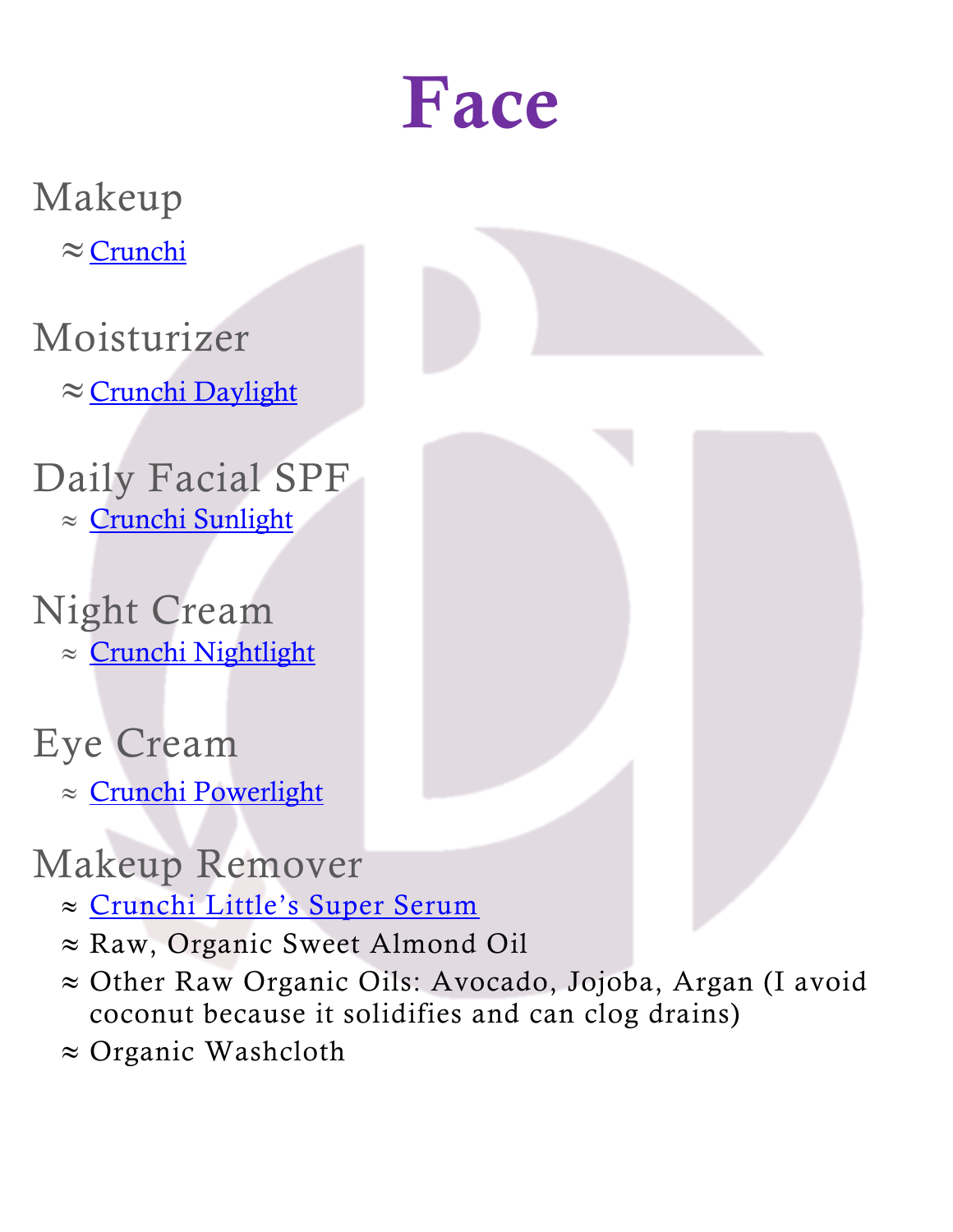## Face Continued

#### Face Wash

- ≈ Crunchi [Charcoal](http://www.crunchi.com/KristinaTupman) Facial Bar
- $\approx$  [Crunchi](http://www.crunchi.com/KristinaTupman) Gentle Facial Bar

\*Facial Bars maximize results while minimizing negative environmental impact

- Toner
	- [Crunchi](http://www.crunchi.com/KristinaTupman) Clarilight Facial Essence

#### Serum

- $\approx$  [Crunchi Goldenlight](http://www.crunchi.com/KristinaTupman)
- $\approx$  Skin Foodie (Balance is my absolute favorite, but she has several options. Available on Etsy)

## Blemishes

- $\approx$  Tea Tree Oil (my favorite and always a go-to!)
- $\approx$  Pure Arnica Gel
- $\approx$  Copaiba Essential Oil
- $\approx$  Lue Organics Spot Treatment
- $\approx$  Osmia Spot Treatment
- $\approx$  Flying Cow Tallow Blemish Balm

#### Face Mask

- $\approx$  DIY Bentonite Clay Mask
	- Bentonite Clay
	- Organic Raw Apple Cider Vinegar
	- Options to add: Raw Honey, Coconut Charcoal, Raw Organic Oil
- $\approx$  Skin Foodie (available on Etsy)
- $\approx$  2nd Kind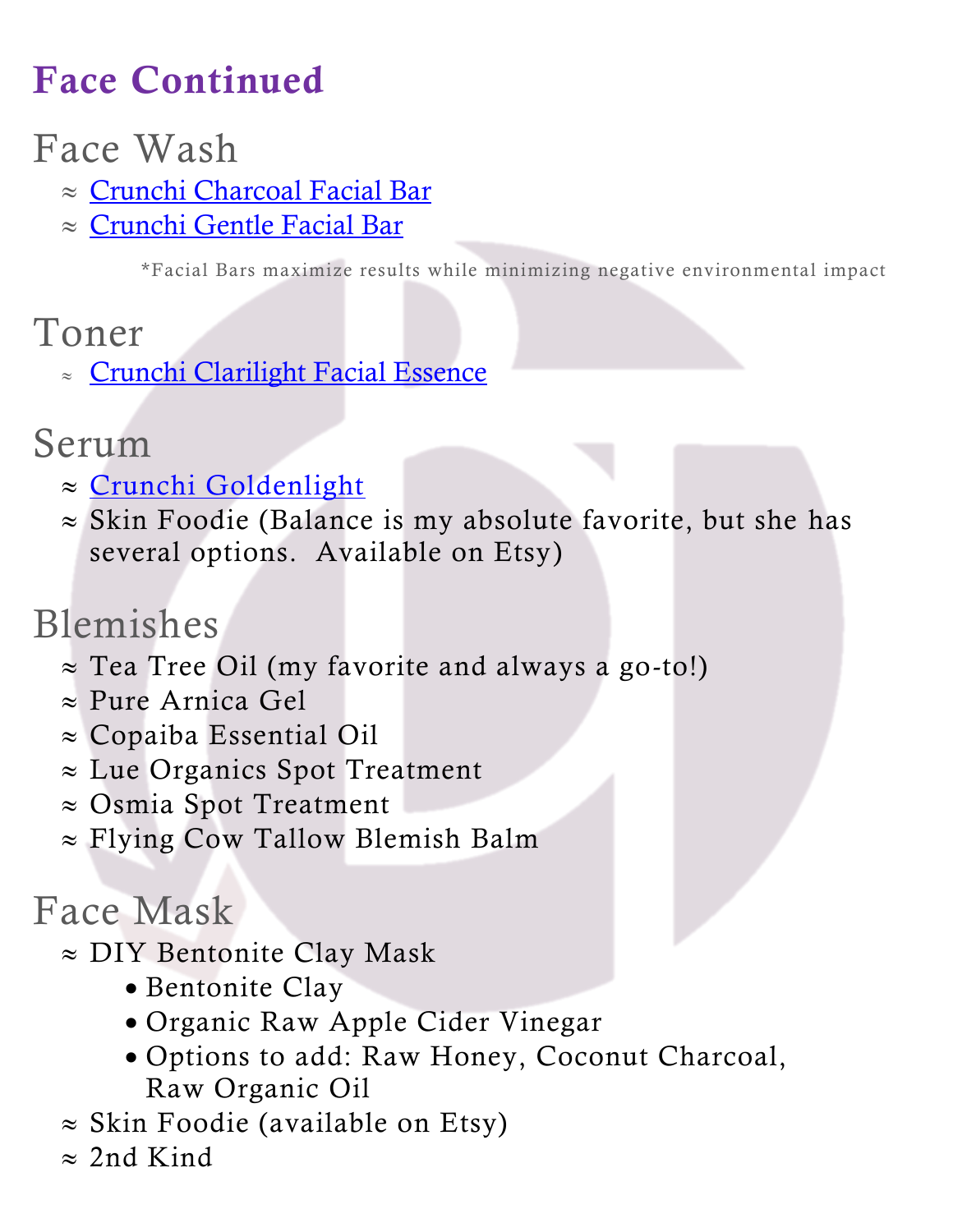### Face Continued

### Exfoliator

- $\approx$  DIY Coffee Scrub
	- Organic Ground Coffee
	- Organic Cane Sugar
	- Raw, Organic Oil (Olive, Sweet Almond, Jojoba, Argan)
- $\approx$  Skin Foodie (available on Etsy)
- $\approx$  2nd Kind

#### Oral Care

- $\approx$  Risewell
- $\approx$  Dr. Brite
- $\approx$  Lumineaux (now available at some Walgreens!)
- $\approx$  Organic Coconut Oil Pulling

# Bath and Body

#### Deodorant

- $\approx$  Pit Liquor
- $\approx$  Primally Pure (Charcoal specifically)

#### Body Wash

- $\approx$  [Crunchi Exfoliating Charcoal Body Bar](http://www.crunchi.com/KristinaTupman)
- $\approx$  [Crunchi 3-in-](http://www.crunchi.com/KristinaTupman)1 Little's Bar
- $\approx$  Dr. Bronner's Sugar Soap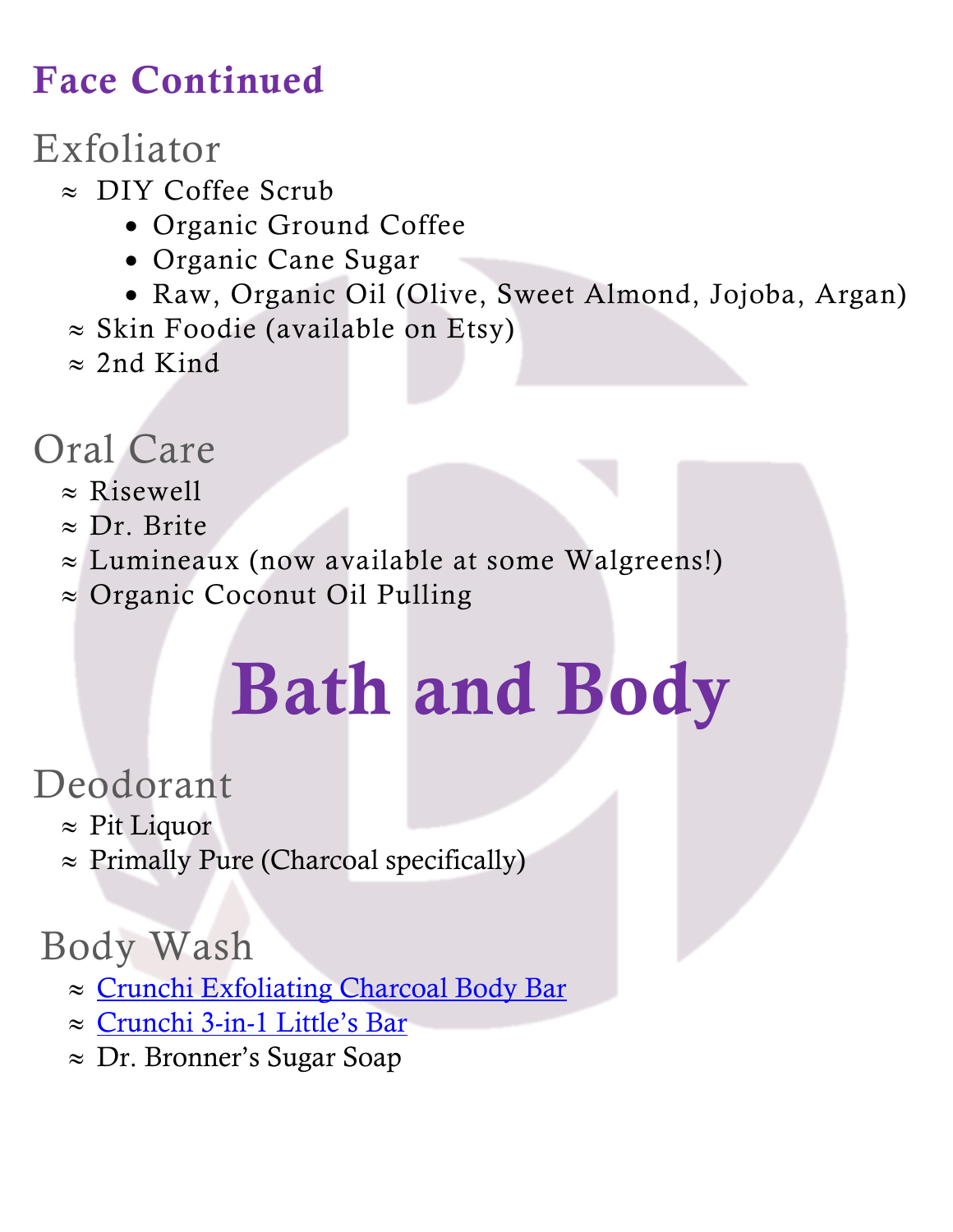### Bath and Body Continued

Body Scrubber

- $\approx$  Boie USA
- $\approx$  Natural Loofa Pads
- $\approx$  Organic Cotton Soap Bags for Bar Soap

## Body Lotion

- $\approx$  Andalou (heavy scented and very moisturizing, my favorite)
- $\approx$  Cloud Island (from Target)
- $\approx$  Honest Co. (from Target)
- $\approx$  Babo Botanicals Fragrance Free Hydra Lotion
- $\approx$  Dr. Bronner's (very light, not very moisturizing)

## Hair

#### Shampoo & Conditioner

- ≈ [State Street Soap Co](file://///bemis/dfs/Office/MLP%20Marketing/statestreetsoapco.com) Shampoo & Conditioning Bars
- $\approx$  Onesta
- $\approx$  Carina Organics
- $\approx$  Evolvh
- $\approx$  Innersense Organics
- $\approx$  Hi Bar (Shampoo & Conditioning Bar)

#### Volumizer

 $\approx$  Evolvh

#### Smoother

 $\approx$  [Crunchi Smart Primer](http://www.crunchi.com/KristinaTupman)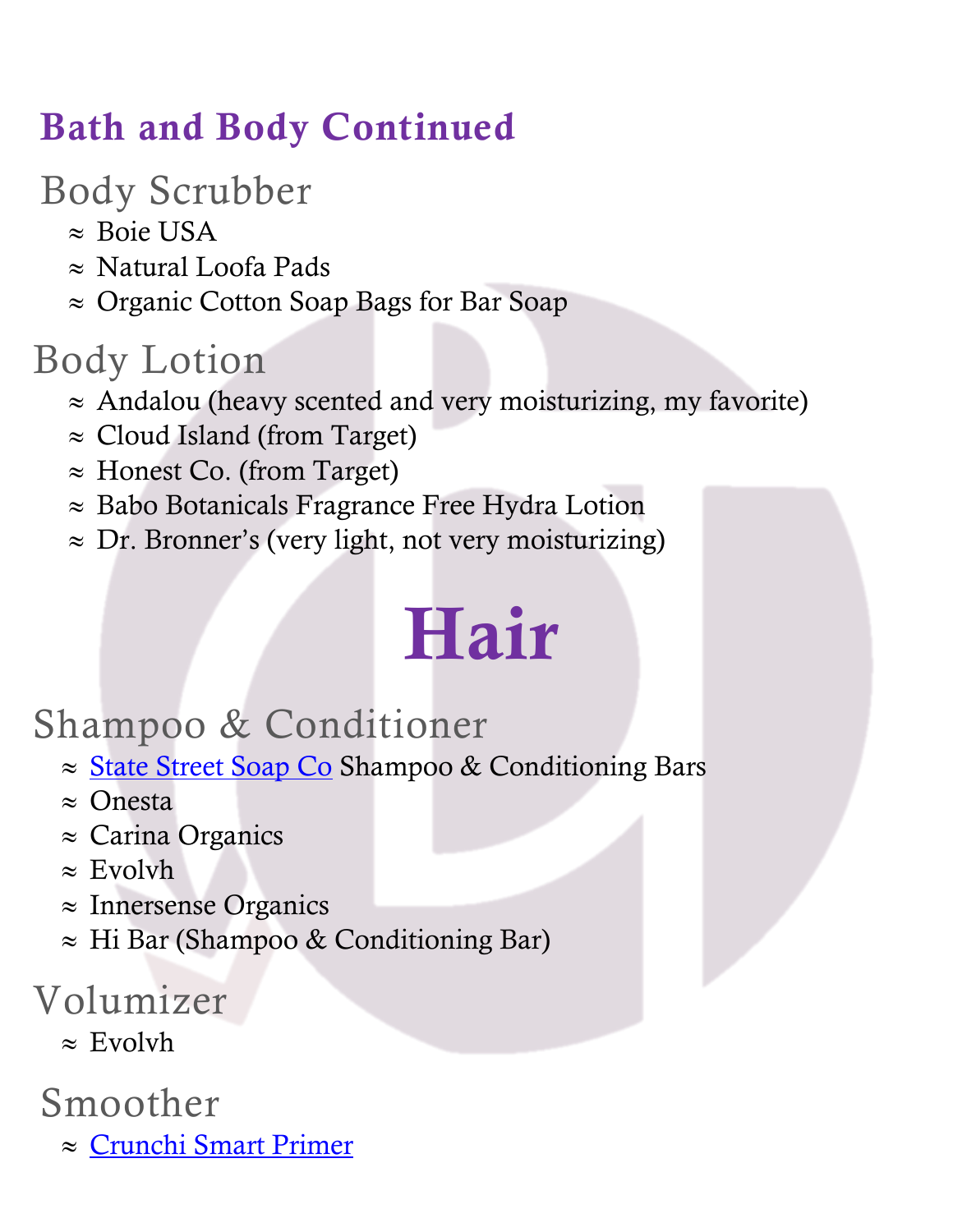## Hair Continued

### Hairspray

- $\approx$  Carina Organics
- $\approx$  Onesta

#### Dry Shampoo

- $\approx$  Primally Pure (light and dark available)
- $\approx$  Organic Arrowroot Powder (mixed with organic cocoa powder for dark hair)
- $\approx$  Crunchi #NoFilter Translucent Powder (mixed with organic cocoa powder for dark hair)
- $\approx$  Pit Liquor

### Hair Color

- $\approx$  Professional
	- All Nutrients
	- For my local peeps, *Julie Morgan at Dutch Hollow* uses this line! Tell her I sent you for 20% off your first appointment!
- $\approx$  At Home
	- Overtone

# Men

#### Men's Skincare

- $\approx$  [Crunchi Facial Bars](http://www.crunchi.com/KristinaTupman)
- $\approx$  [Crunchi Exfoliating Charcoal Body Bar](http://www.crunchi.com/KristinaTupman)
- $\approx$  [Crunchi Sunlight 30SPF](http://www.crunchi.com/KristinaTupman)
- $\approx$  [John Masters](https://johnmasters.com/collections/all?utm_source=Google&utm_medium=Search&utm_campaign=Brand_Core&gclid=Cj0KCQiAjJOQBhCkARIsAEKMtO0erVumLz_Q1wQ3MwkMddlmzY05wePOsUXw5ZoTQb-u4kBT5puPaj0aAmdGEALw_wcB) Organics
- $\approx$  Little Seed Farm Bear Oil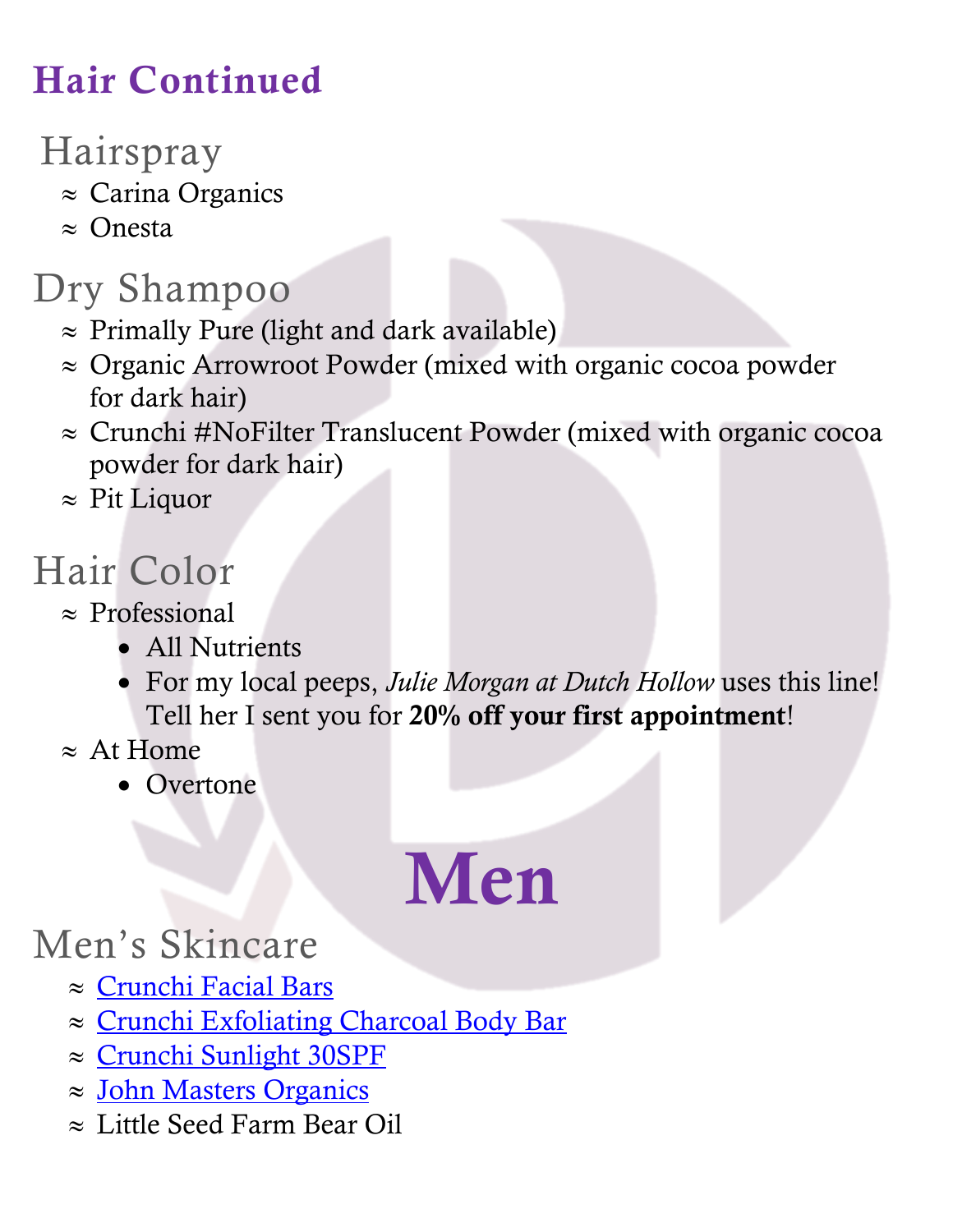## Men Continued

## Men's Hair Styling

 $\approx$  [John Masters Organics](https://johnmasters.com/collections/all?utm_source=Google&utm_medium=Search&utm_campaign=Brand_Core&gclid=Cj0KCQiAjJOQBhCkARIsAEKMtO0erVumLz_Q1wQ3MwkMddlmzY05wePOsUXw5ZoTQb-u4kBT5puPaj0aAmdGEALw_wcB)

# Littles

#### Bath Time

- $\approx$  Soap & Shampoo
	- [Crunchi 3-in-1 Bathtime Bar](http://www.crunchi.com/KristinaTupman)
	- [Crunchi Gentle Bar](http://www.crunchi.com/KristinaTupman)
	- Dr. Bronner's Sugar Soap
	- Attitude
- $\approx$  Bubble Bath
	- Attitude
	- Carina Organics
	- Alaffia (Eucalyptus Mint and Lemon Lavender scents are the ONLY clean scents)
- $\approx$  Bath Crayons
	- Honey Sticks Bath Crayons

### Lotion

- ≈ [Crunchi Little's Super Serum](http://www.crunchi.com/KristinaTupman)
- $\approx$  Babo Botanicals Sensitive Skin Fragrance Free Hydra Body Lotion
- $\approx$  Earth Mama Organics
- $\approx$  Cloud Island
- $\approx$  Honest Co.
- $\approx$  Skin Foodie: Skin Raw (available on Etsy)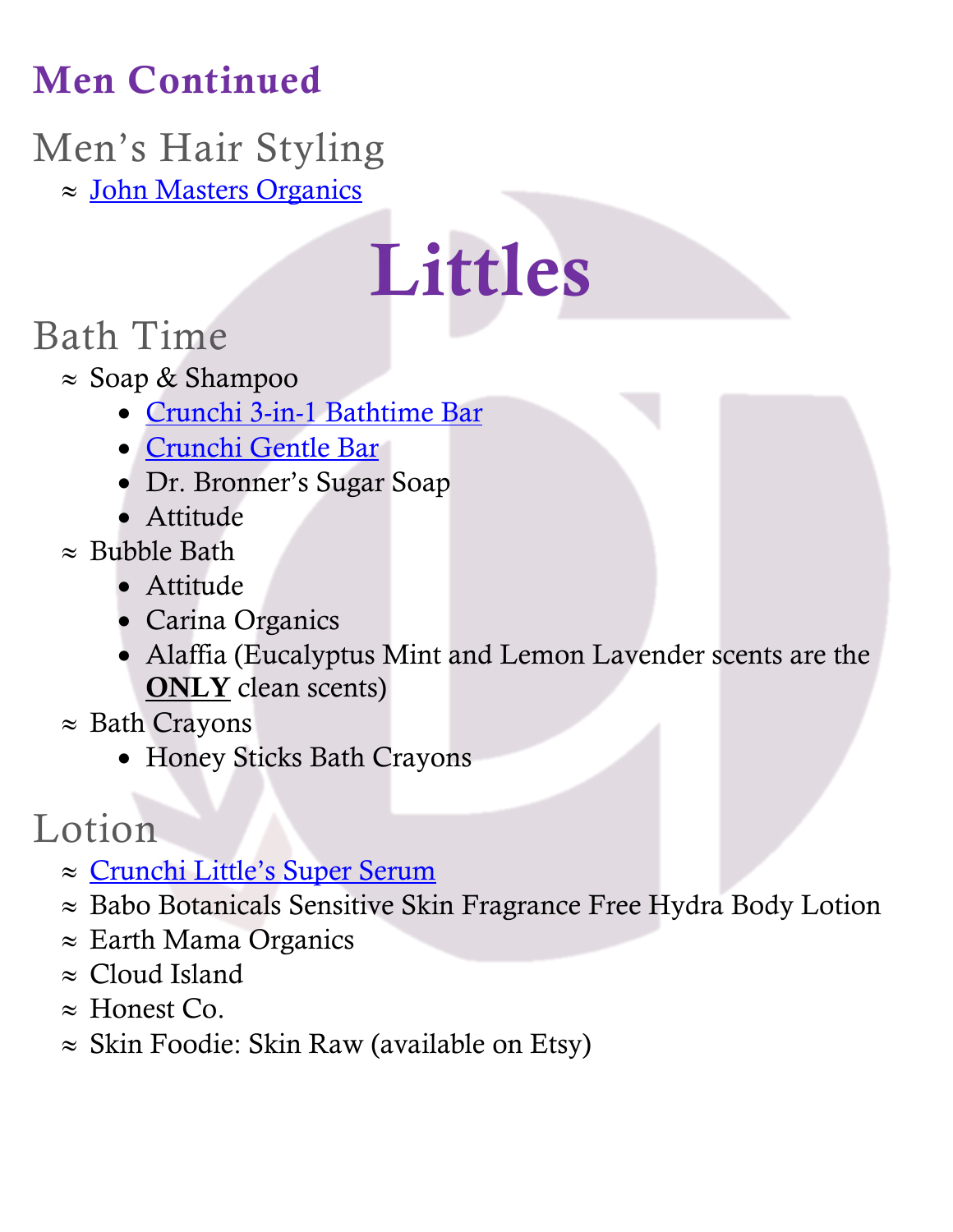## Littles Continued

#### Diaper Cream

- $\approx$  Earth Mama Organics
- $\approx$  Honest Co.

### Diapers

- $\approx$  Dyper (our FAVORITE! Ships to your home  $\odot$ )
- $\approx$  Seventh Generation
- $\approx$  Honest Co. (the back elastic irritated our eldest's skin, but that seems rare)
- $\approx$  Organic Cloth Diapers

#### Wipes

- $\approx$  Seventh Generation
- $\approx$  Happy Little Camper (available in flushable too!)

## Remedies

- $\approx$  Teething
	- Raw Baltic Amber Necklace (can also be placed around ankle)
	- [Boiron Camilia Liquid Teething Treatment](https://www.camiliateething.com/google/?gclid=Cj0KCQiAr5iQBhCsARIsAPcwROM6mx7UwQeGoho9RLwThgwZvEMZiiVst1-SqeH0t3db0_Jxbby3a8UaAl3jEALw_wcB)
	- Hyland's Teething Tablets (available at Target)
	- Frozen Breastmilk-soaked washcloth
	- Frozen Breastmilk and Fruit Blend in Silicone Teething Pouch

#### $\approx$  Earaches

- Chiropractic Care
- Wally's Organic Ear Oil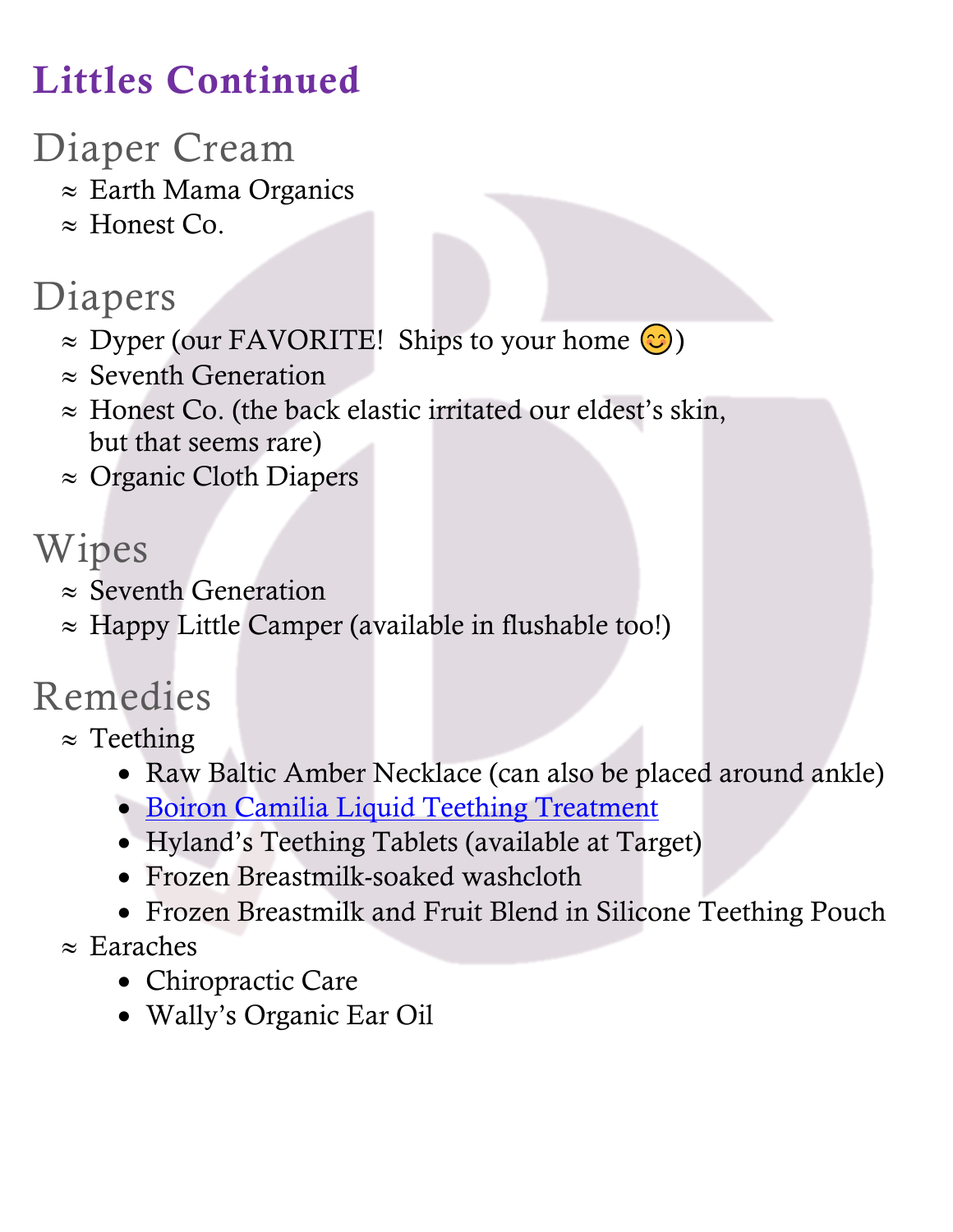## Littles Continued

## Remedies

 $\approx$  Fever

- Chiropractic Care
- Skin to Skin Contact
- Warm Baths
- Genexa (if you absolutely feel the need to artificially reduce the fever)
- $\approx$  Digestion Problems
	- Chiropractic Care
	- Upspring Probiotics with Colostrum
	- High Quality Probiotic
	- Increased Fermented Foods
	- Magnesium Citrate
- $\approx$  Scrapes and Cuts
	- Breast Milk (if available)
	- Colloidal Silver Spray
	- Organic Unrefined Coconut Oil
- $\approx$  Bumps and Bruises
	- Arnica Gel

For more information on chiropractic care locally: [Bemis Tupman Chiropractic](file://///bemis/dfs/Office/MLP%20Marketing/BemisTupmanChiropractic.com)

For more information chiropractic care for infants or to find a pediatric chiropractor: **[ICPA](https://icpa4kids.com/find-a-pediatric-chiropractor/)**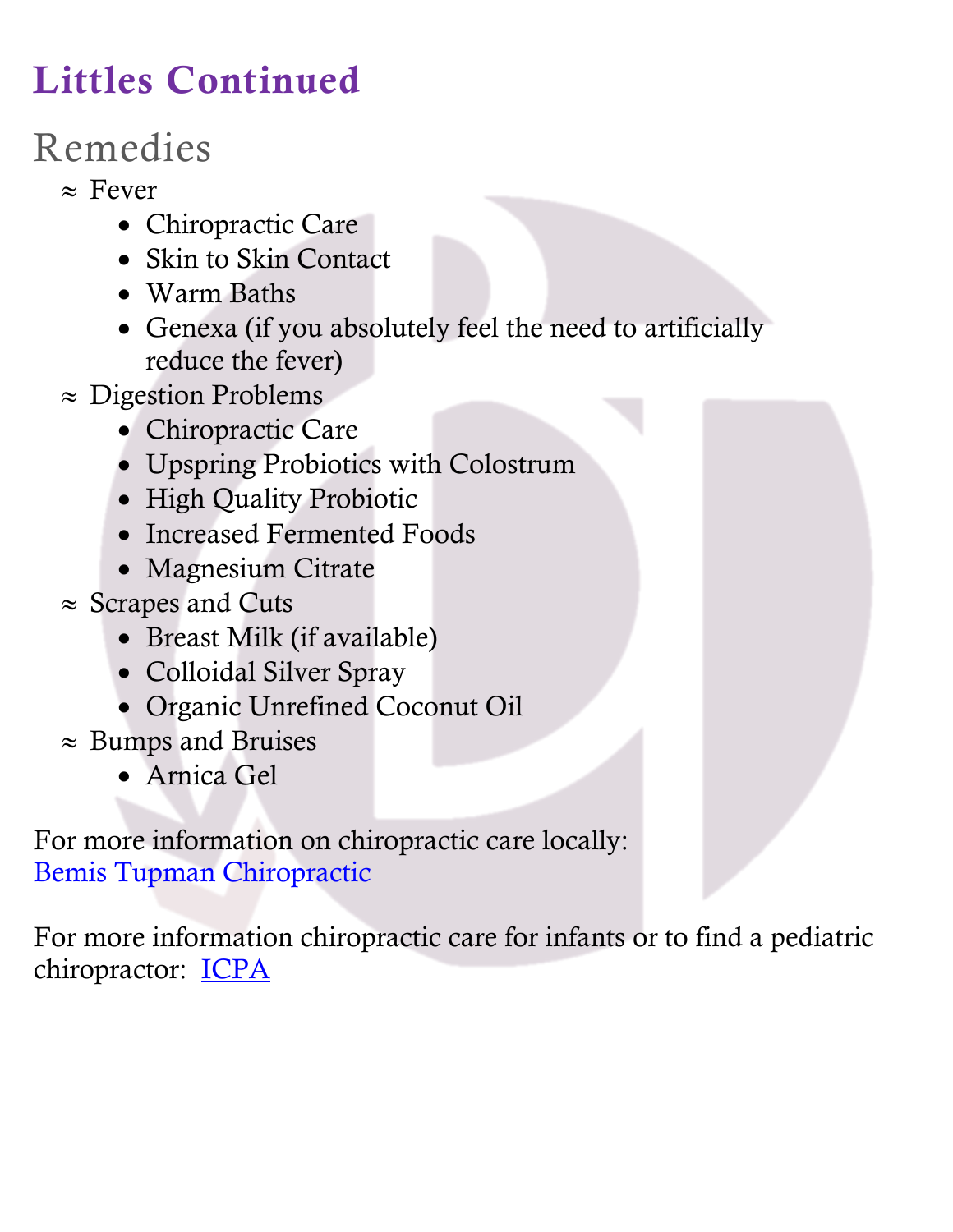# **Outdoors**

#### Bug Spray

- $\approx$  Greenerways Organic
- $\approx$  Badger

## Bug Bites and Stings

- $\approx$  The Bug Bite Thingy (suction device that actually works!)
- $\approx$  Prid Drawing Salve (available at most drugstores)
- $\approx$  Raw Honey

#### Sun Protection

- $\approx$  [Crunchi Sunlight SPF](http://www.crunchi.com/KristinaTupman)
- $\approx$  Badger (available at Target)
- $\approx$  ThinkBaby/ThinkSport (available at Target)
- $\approx$  Babo

### Sunless Tanner

 $\approx$  Chocolate Sun

## Lipbalm/Chapstick

- $\approx$  Badger
- $\approx$  Dr. Bronner's
- $\approx$  Earth Mama Organic Nipple Butter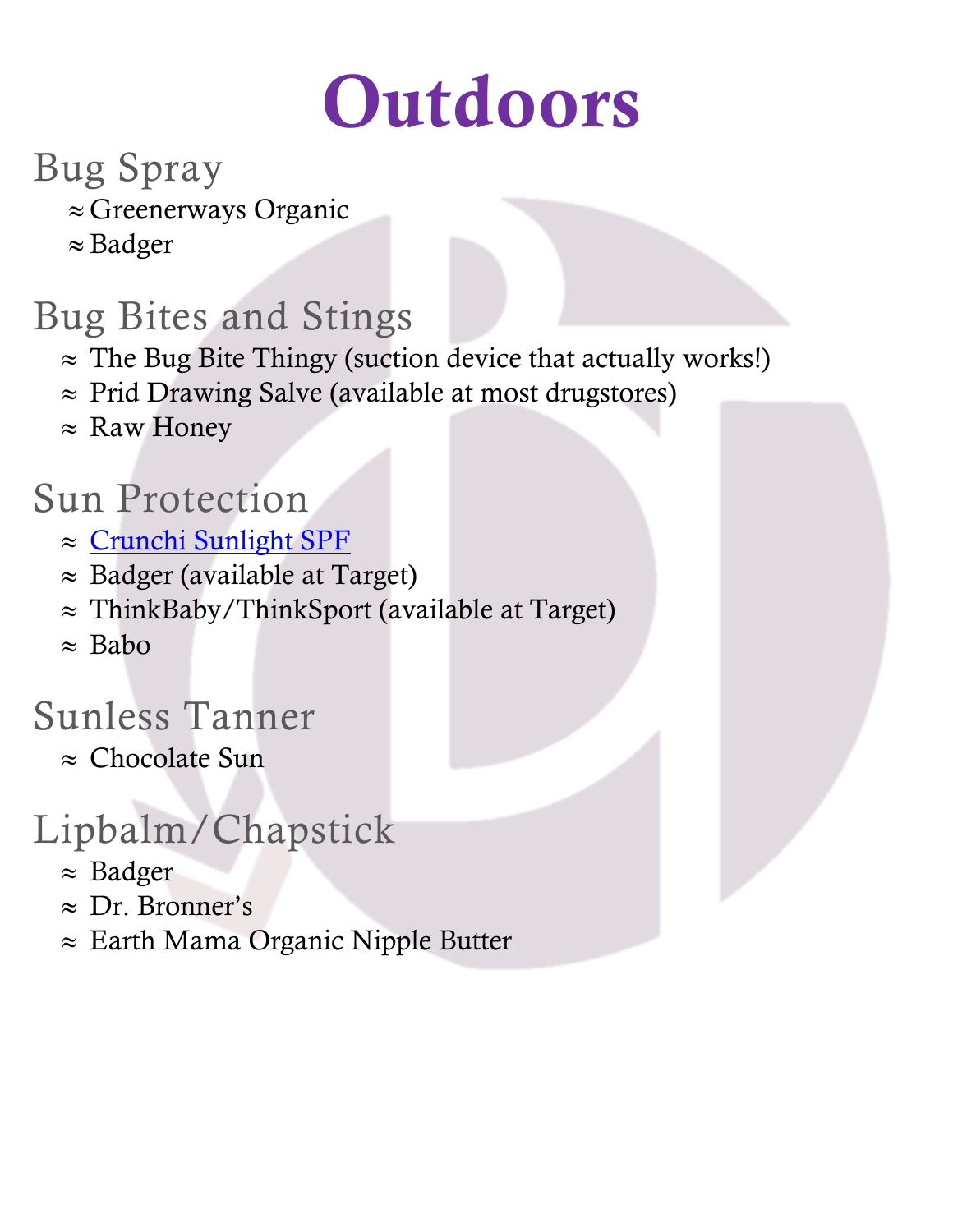# Personal Care

#### Nail Polish & Remover

- $\approx$  Karma Organics
- $\approx$  Dazzle Dry System

### Feminine Care

- $\approx$  L. Organic Pads & Tampons (available at Target)
- $\approx$  The Honest Co. Pads & Tampons
- $\approx$  Silicone Menstrual Cups (my absolute favorite!)

#### Perfume

- Skylar (my favorite!)
- Essential Oil Blends

## Laundry

### Detergent, Softener & Machine Care

- $\approx$  Truly Free
	- Laundry Wash
	- Fabric Softener
	- Laundry Machine Cleaner
	- Dryer Angel
- $\approx$  Dryer
	- Wool Balls + Essential Oils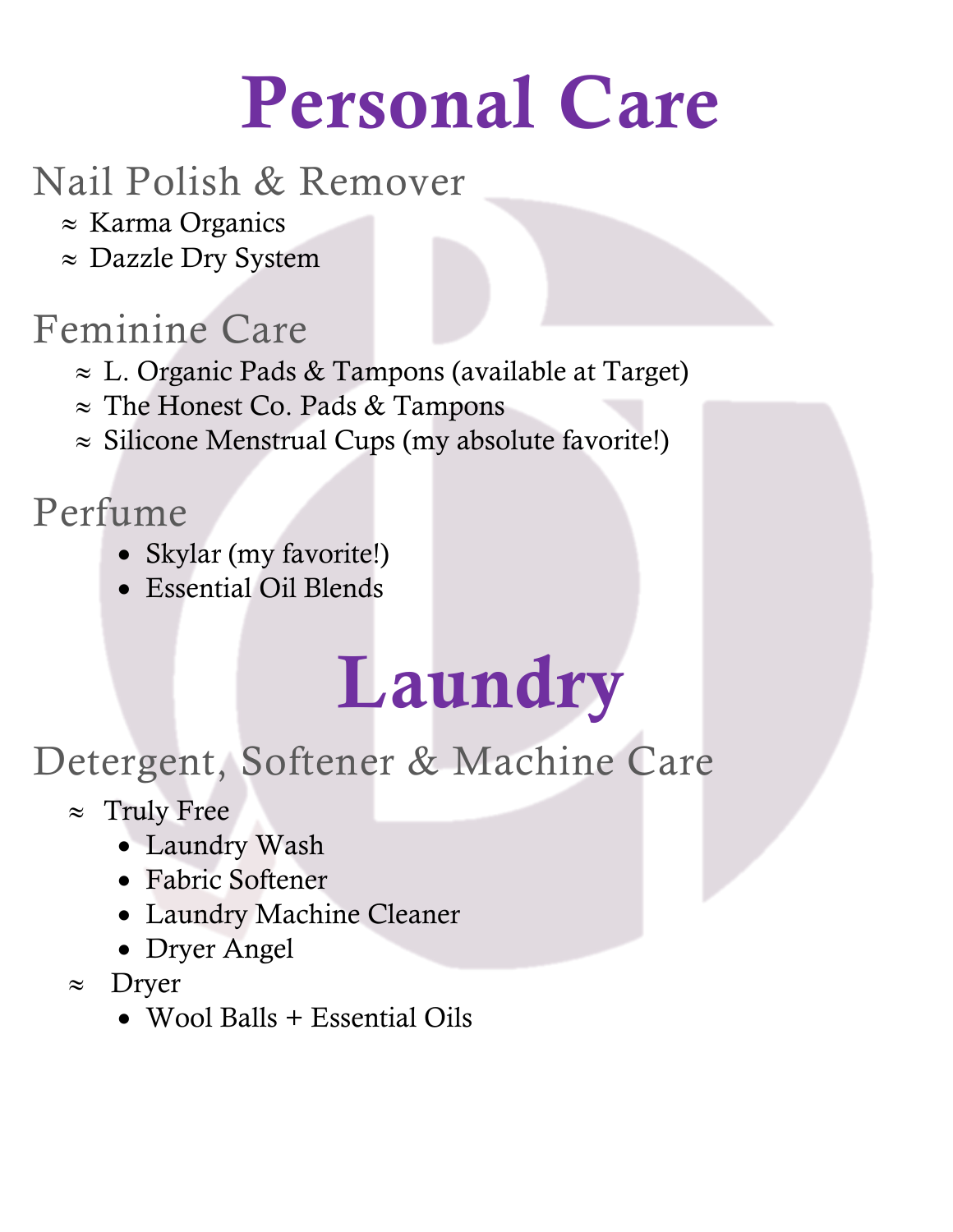## Laundry Continued

### Stain Remover

- $\approx$  Puracy (not 100% toxin-free but works the BEST of anything I've tried)
- $\approx$  Truly Free
	- Stain Stick
	- Oxy Boost
	- Enzyme Booster (great addition in the wash for stained clothes!)
	- Molly's Suds Oxy Boost

# Home

#### Household Cleaner

- $\approx$  Branch Basics
- $\approx$  Truly Free
- $\approx$  Vinegar + Distilled water + Essential Oils (Lemon is a favorite for its grime-cutting abilities)

#### Dishwasher

- $\approx$  Truly Free
- $\approx$  Seventh Generation Free & Clear
- $\approx$  Eco-Me Spot Free Rinse

#### Dish Soap

- $\approx$  Better Life
- $\approx$  Truly Free
- $\approx$  Attitude Dish Soap
- $\approx$  Eco-Me Dish Soap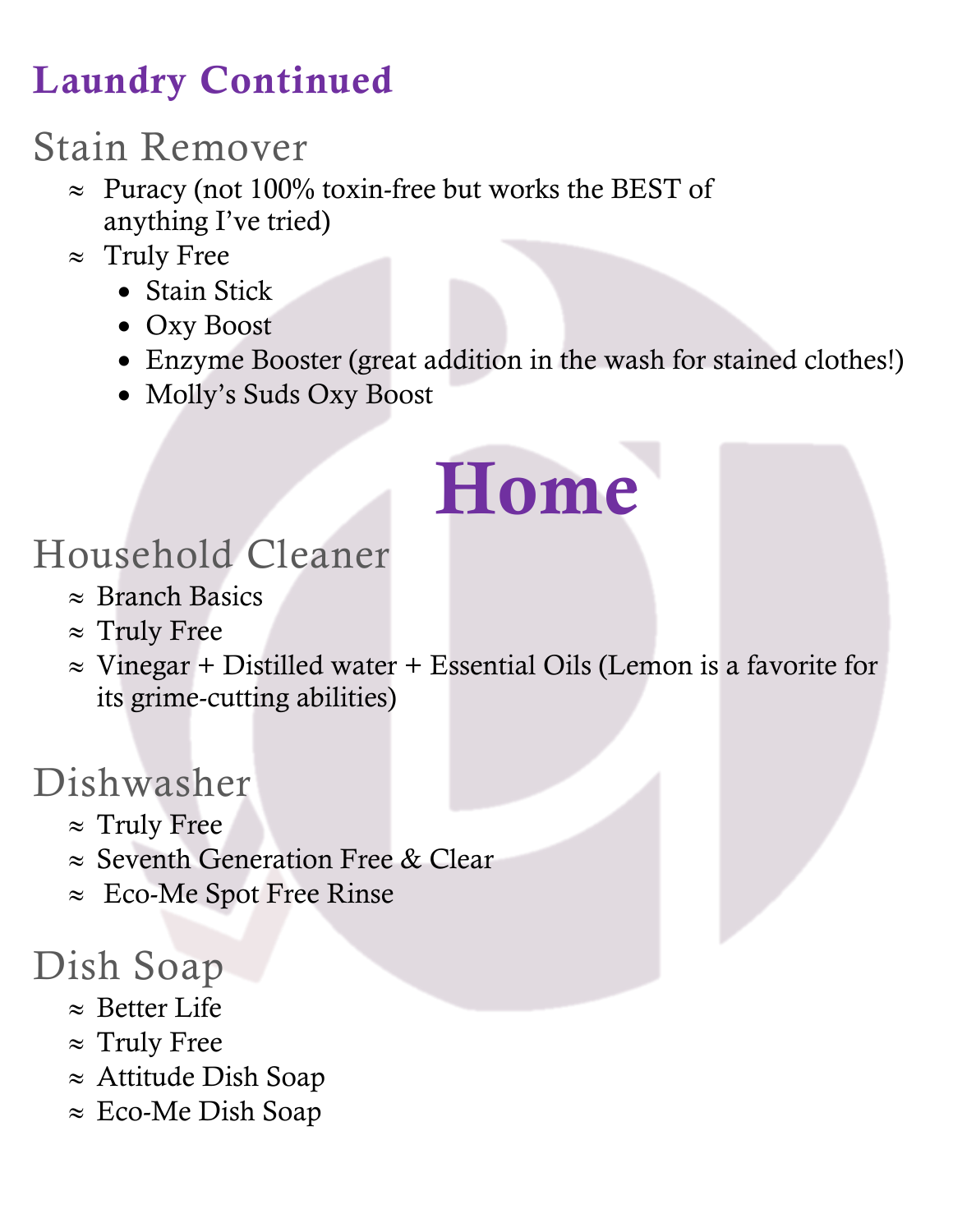## Home Continued

#### Cookware

- $\approx$  Pots & Pans
	- Stainless Steel
	- Cast Iron
	- Silicone Coated Stainless Steel
- $\approx$  Muffin Tins
	- Silicone
	- Stainless Steel
- $\approx$  Cookie Sheets
	- Silicone Coated Stainless Steel

### Handsoap

- $\approx$  DIY Foaming Soap Recipe
	- Dr. Bronner's Castile Soap 2oz
	- Raw, Organic Oil (Olive, Sweet Almond, Avocado, Jojoba, Argan) 1oz
	- Water 10oz
	- Mason Jar
	- Foaming Soap Pump Pour all ingredients into mason jar and shake well
- $\approx$  Dr. Bronner's Organic Sugar Soaps
- $\approx$  Honest Co. Foaming Hand Soap

## Hand Sanitizer

- $\approx$  Dr. Bronner's Lavender Sanitizer Spray
- $\approx$  Dr. Brite